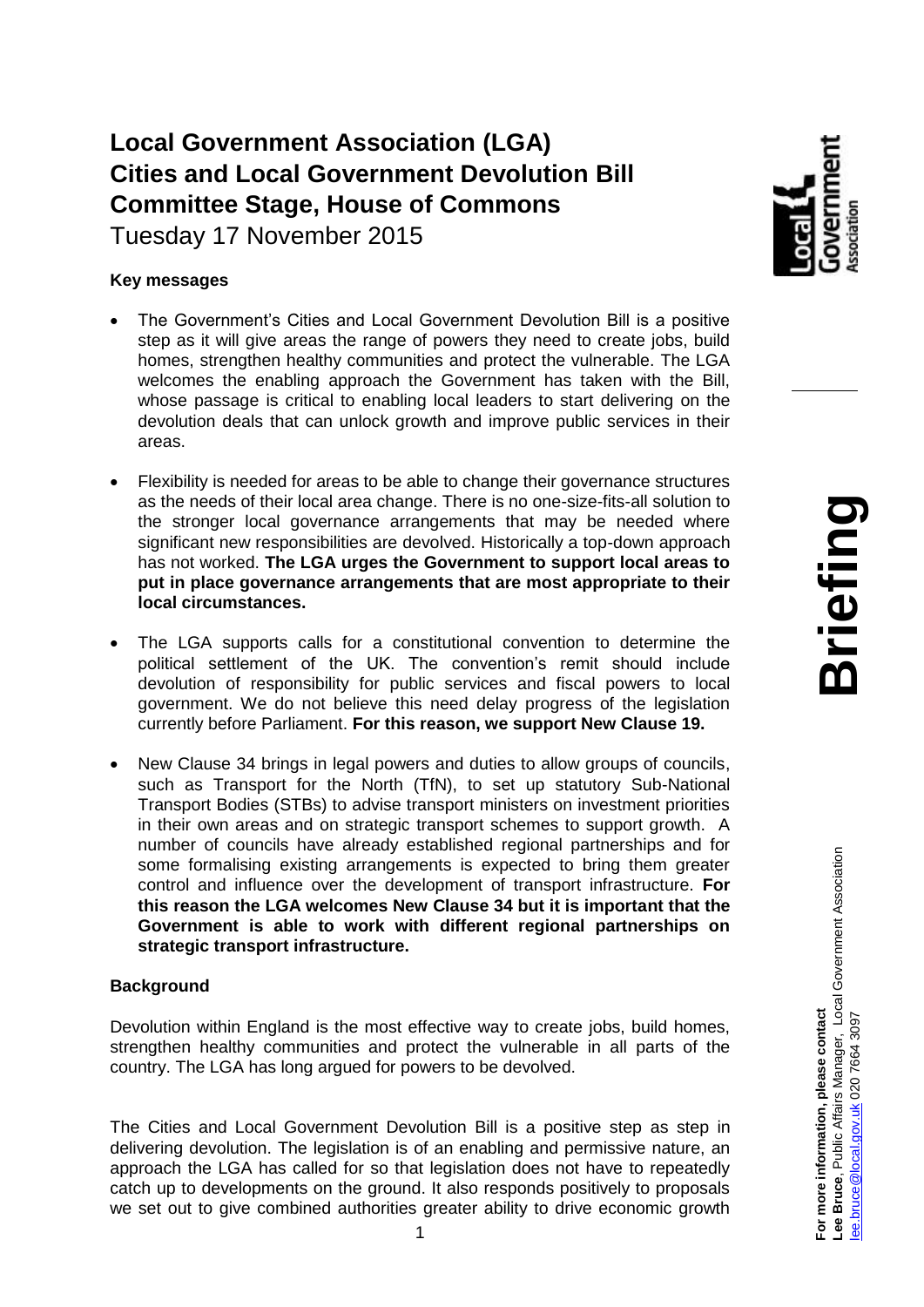and public service reform in their areas, including lifting restrictions on who can form a combined authority and expanding their functional scope. The main components of the Bill:

- Enable but do not require a combined authority to have a directly-elected mayor.
- Provide for the mayor of a combined authority to exercise the functions of the Police and Crime Commissioner for the area.
- Expand the potential remit of combined authorities from economic development and regeneration only to include any local government function.
- Provide for combined authorities to take on the functions of other public authorities, for example government departments, but not county or district councils.
- Establish a scrutiny function for combined authorities and provides for an overview and scrutiny function to cover the mayoral office.

The Government has received 34 different devolution bids from places in England.<sup>*i*</sup> It is important that this Bill provides the flexibility for each area to agree a devolution deal that meets the needs of their local area.

#### **No 'one-size-fits-all' model of governance**

The LGA welcomes the enabling approach the Government has taken with the Bill, which allows each area to determine a devolution deal to meet the need of their local area. However, the same flexibility is needed for areas to be able to change their governance structures as those needs change. This should include changes the composition of a combined authority and changes the governance model.

Historically a top-down approach has not worked. People should be free to choose the appropriate model of governance for their community. We recognise that the Bill itself does not make mayors mandatory. The LGA urges the Government to continue to work with areas through their negotiations to develop other strong models of governance that are appropriate to local circumstances. The LGA's report, *English Devolution: local solutions for a successful nation*,<sup>ii</sup> sets out principles for strong governance and a number of models that could achieve this.

#### **Constitutional Convention (New Clause 19)**

The LGA is calling for a convention to debate and agree a constitutional settlement for England, Scotland, Wales and Northern Ireland. The convention's remit should include devolution of responsibility for public services and fiscal powers to local government. We see no reason why this should delay the Cities and Local Government Devolution Bill, the Scotland Bill or the Wales Bill.

#### **Sub-National Transport Bodies (New Clause 34)**

This amendment will enable Transport for the North (TfN) to be given a statutory footing followed by other regional groupings of councils depending on local wishes. More generally, it is the Government's aim to provide for the devolution of strategic transport responsibilities to Sub-National Transport Bodies (STBs), enabling strategic transport decisions and priorities to be better informed by local